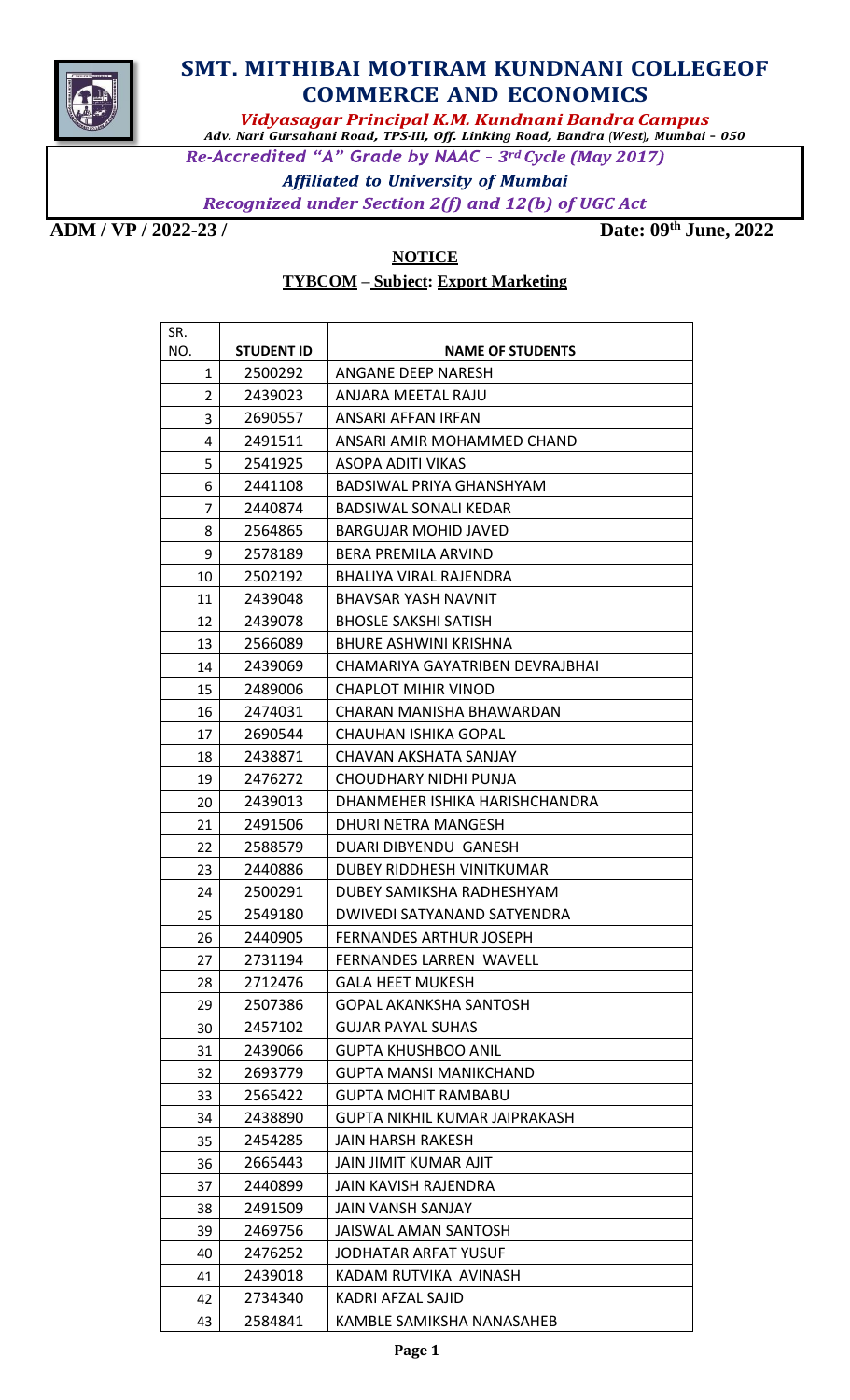| 44 | 2440852 | KANAUJIYA DISHANK PAPPU           |
|----|---------|-----------------------------------|
| 45 | 2500144 | <b>KAREKAR MIHIR SUNIL</b>        |
| 46 | 2476244 | KAVATRA HASMITA LALJI             |
| 47 | 2458952 | KAZI FARAAZ ALI                   |
| 48 | 2507388 | <b>KEMA ISHAN SANDEEP</b>         |
| 49 | 2478928 | KHAN FARHEEN ABDUL SAMAD          |
| 50 | 2549812 | KHAN MUSKAN IRFAN                 |
| 51 | 2476250 | KHAN RAINA MUSTAKEEM              |
| 52 | 2488771 | KHAN SHEROZ AFZAL                 |
| 53 | 2440374 | KOTIAN SHARANYA HARISH            |
| 54 | 2439068 | KUMAR NATHAN KYLE UTTAM           |
| 55 | 2440360 | KUMAVAT KISHOR BABULAL            |
| 56 | 2438882 | LODH KAJAL BUDDHILAL              |
| 57 | 2439065 | MADKAIKAR SIDDHESH RAVINDRA       |
| 58 | 2474035 | <b>MADNANI JAYYIN VIKAS</b>       |
| 59 | 2491507 | MATOLIA AMAN MANOJ                |
| 60 | 2456768 | <b>MEMON ARKAAN SUHAIL</b>        |
| 61 | 2564965 | MISHRA RAVI SANGAM                |
| 62 | 2438988 | MISQUITTA RUDOLPH ANTHONY         |
| 63 | 2477026 | MODI GAUTAM PRAKASH               |
| 64 | 2438913 | NAIK LIKITHA GANESH               |
| 65 | 2439010 | NAIR ARADHANA UNNIKRISHNAN        |
| 66 | 2671271 | NIMBALKAR GOURI VIJAY             |
| 67 | 2500298 | NISHAD GYANVEER MURLIDHAR         |
| 68 | 2645631 | OMBALE YASH KRISHNA               |
| 69 | 2456713 | PANAVADHU RIYAZ HARUNBHAI         |
| 70 | 2440873 | PANDEY BHEEM ONKARNATH            |
| 71 | 2440879 | PANDEY VEDANT KRISHNAKANT         |
| 72 | 2712448 | PARAB HRITIKA JAYWANT             |
| 73 | 2671269 | PATANWALA HAMZA MUSHTAQ           |
| 74 | 2441103 | PATEL ARJUN PETHA                 |
| 75 | 2712498 | PATEL BHAGYASHREE BHARAT          |
| 76 | 2566900 | PATEL SHOAIB MUNAF                |
| 77 | 2716960 | PATIL SAGAR RAJESH                |
| 78 | 2509102 | PATKA SAHER FATIMA RIZWAN         |
| 79 | 2438996 | POOJARY SAHIL NARAYAN             |
| 80 | 2441740 | <b>QURESHI MOHD REHAN ISLAM</b>   |
| 81 | 2440385 | <b>QURESHI AAKIF SHAFI</b>        |
|    |         | <b>QURESHI MOHAMMED MUHIUDDIN</b> |
| 82 | 2557249 | <b>SHABBIRUDDIN</b>               |
| 83 | 2476306 | <b>QURESHI MOHD AHAAD YUSUF</b>   |
| 84 | 2757780 | <b>QURESHI TOQEER TAHIR</b>       |
| 85 | 2476248 | RAJ AKILAN MOHAN                  |
| 86 | 2456716 | RAVRIYA BHAKTI ARVIND             |
| 87 | 2440923 | RIZVI DOA SHADAB                  |
| 88 | 2438868 | SATRA ISH DINESH                  |
| 89 | 2702670 | SAWANT BHAKTI NARENDRA            |
| 90 | 2474042 | SAWANT SHUBHAM PRADEEP            |
| 91 | 2441848 | SAYED DANIYAL RASHEED             |
| 92 | 2640937 | SAYYED ALI ISHAK                  |
| 93 | 2439043 | SAYYED HAMZA ASGAR                |
| 94 | 2440919 | SAYYED MISBAH SADIQUE             |
| 95 | 2509105 | SHAH AMAL MD ASLAM                |
| 96 | 2491404 | SHAIKH AAFIYA SHAKIR              |
| 97 | 2566908 | SHAIKH ALFIYA MUSTAFA             |
| 98 | 2440926 | SHAIKH ARSHAD ANIS                |
| 99 | 2645629 | SHAIKH FARMAAN RASHID             |